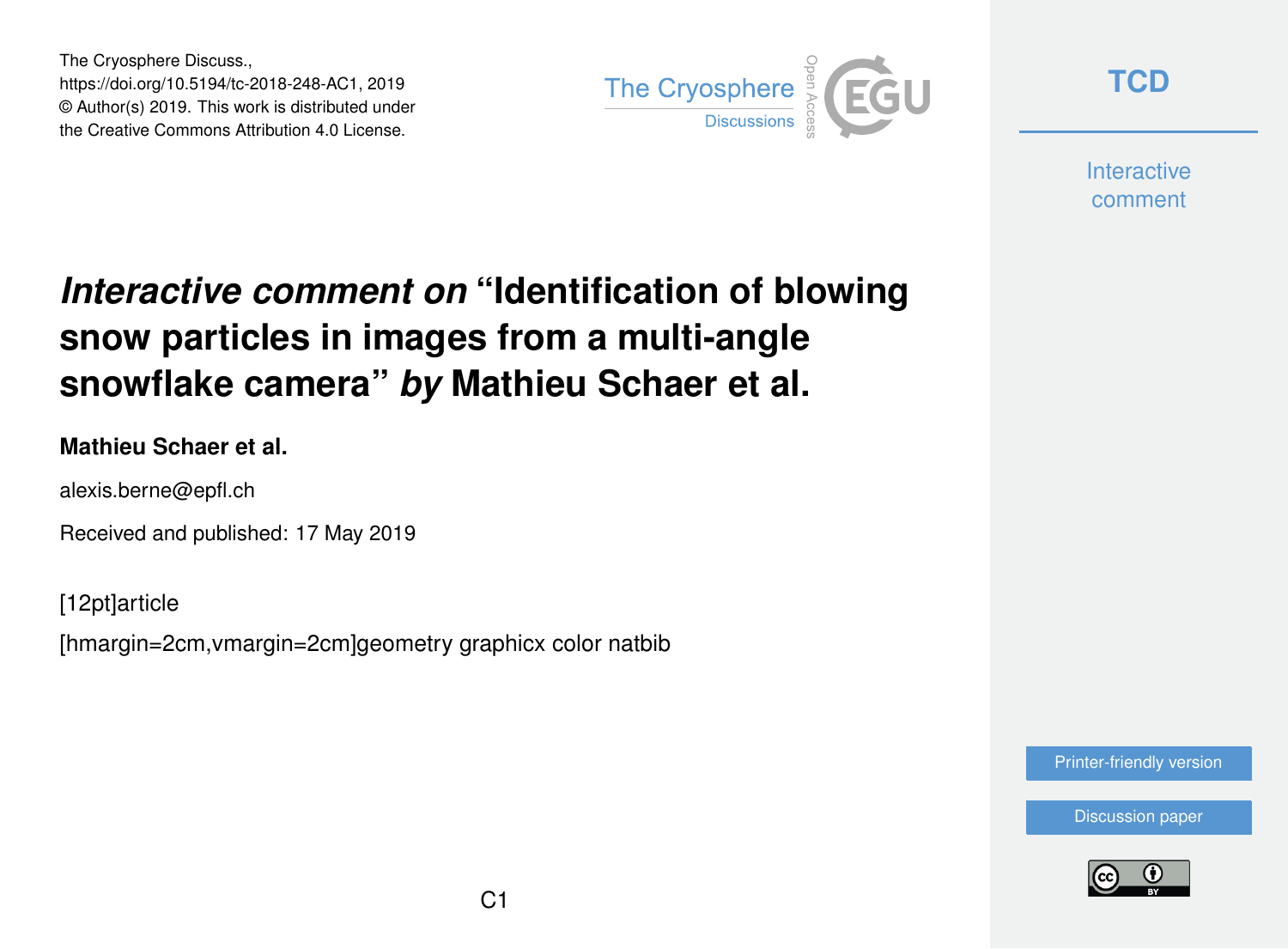### **[TCD](https://www.the-cryosphere-discuss.net/)**

**Interactive** comment

[Printer-friendly version](https://www.the-cryosphere-discuss.net/tc-2018-248/tc-2018-248-AC1-print.pdf)

[Discussion paper](https://www.the-cryosphere-discuss.net/tc-2018-248)



# Identification of blowing snow particles in images from a multi-angle snowflake camera

*The Cryosphere #tc-2018-248*

M. Schaer, C. Praz and A. Berne

May 17, 2019

### **Responses to reviewers**

We would first like to apologize for the delay in preparing the revised version. We then thank the reviewers for their constructive comments which greatly helped improve the manuscript. In the present document, we provide our responses to the comments of the two reviewers. The comments of the reviewers are reported in *italic*, our responses in normal font and the corresponding modifications in the manuscript in blue. Page and line numbers referred to in our responses correspond to the version with changes highlighted.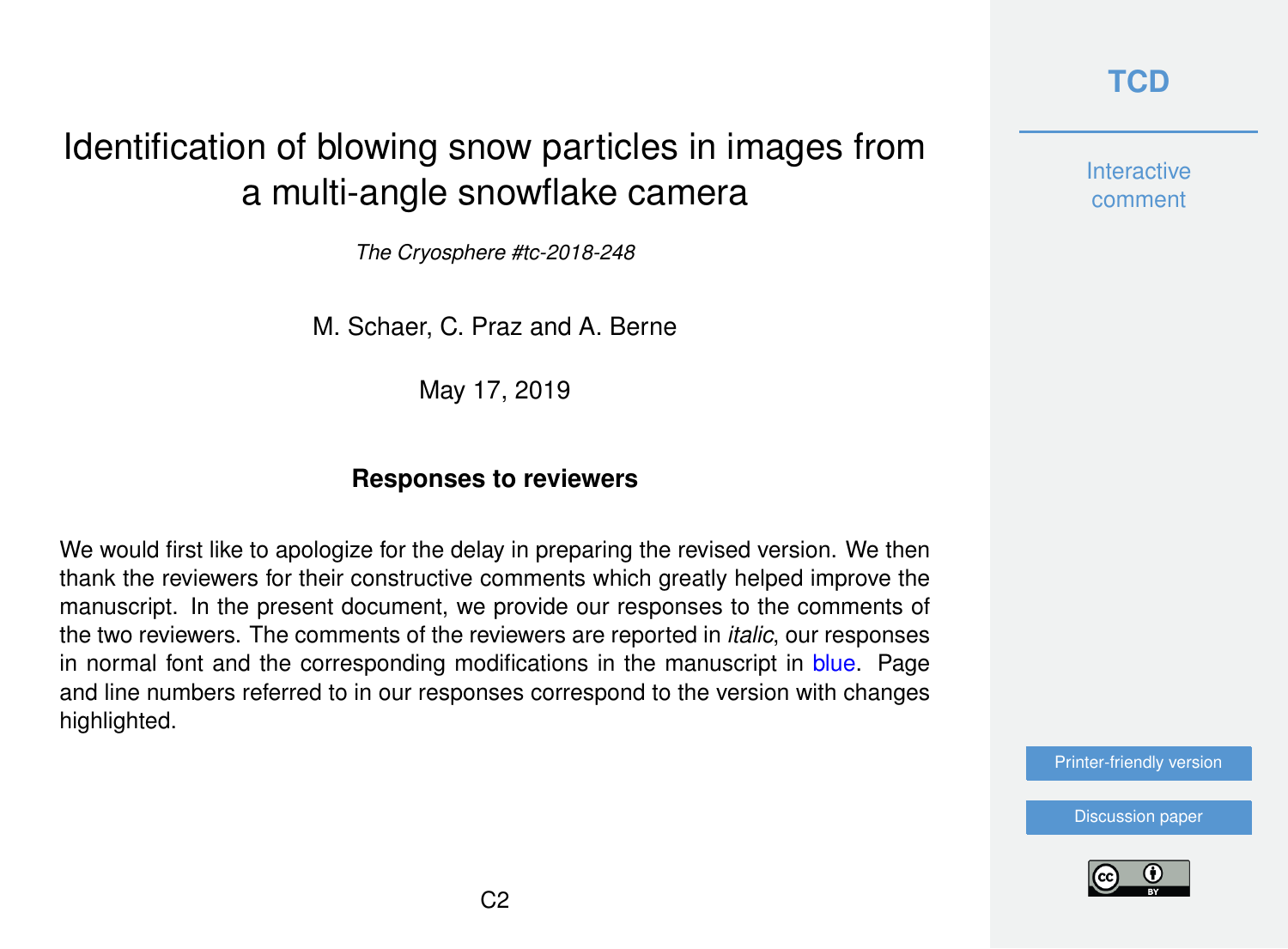#### **Reviewer 1**

#### General comments

1. *Section 4.1 describes the selection of features used in the classification. The author use four categories of descriptors and mention in Sect. 4.1 which descriptor was finally kept within each category. However, the selection of the descriptors is only qualitatively described and only the final selection is given. The authors should better justify the choice of the descriptors based on quantitative results. Figures 5 and 6 could certainly help but they are never described in the text.*

Section 4.1 describes how the features are selected using an objective quantitative criterion, but we added text to better explain the approach and the information presented in Fig.5 (p.10, l.15-24):

The marginal distributions of the selected descriptors for the training set are shown in Figure 6 to provide an idea of their respective magnitude and variability, as well as to illustrate their discrimination potential. As noted above, the image frequency is the most informative descriptor to distinguish blowing snow and precipitation.

In summary, four descriptor categories (related to particle size, particle geometry and particle distribution within the image as well as image frequency) have been defined to distinguish images collected during blowing snow or snowfall, based on 20 the expected differences in particle size and concentration between the two. A number of descriptors were estimated from each image by computing various quantiles and moments of the distributions of geometric properties of the particles in the considered image. One descriptor from each of the four categories defined above (listed in Table 2) was then selected to be further used for classification as the one maximizing the "inter-clusters over intra-clusters"

## **[TCD](https://www.the-cryosphere-discuss.net/)**

**Interactive** comment

[Printer-friendly version](https://www.the-cryosphere-discuss.net/tc-2018-248/tc-2018-248-AC1-print.pdf)

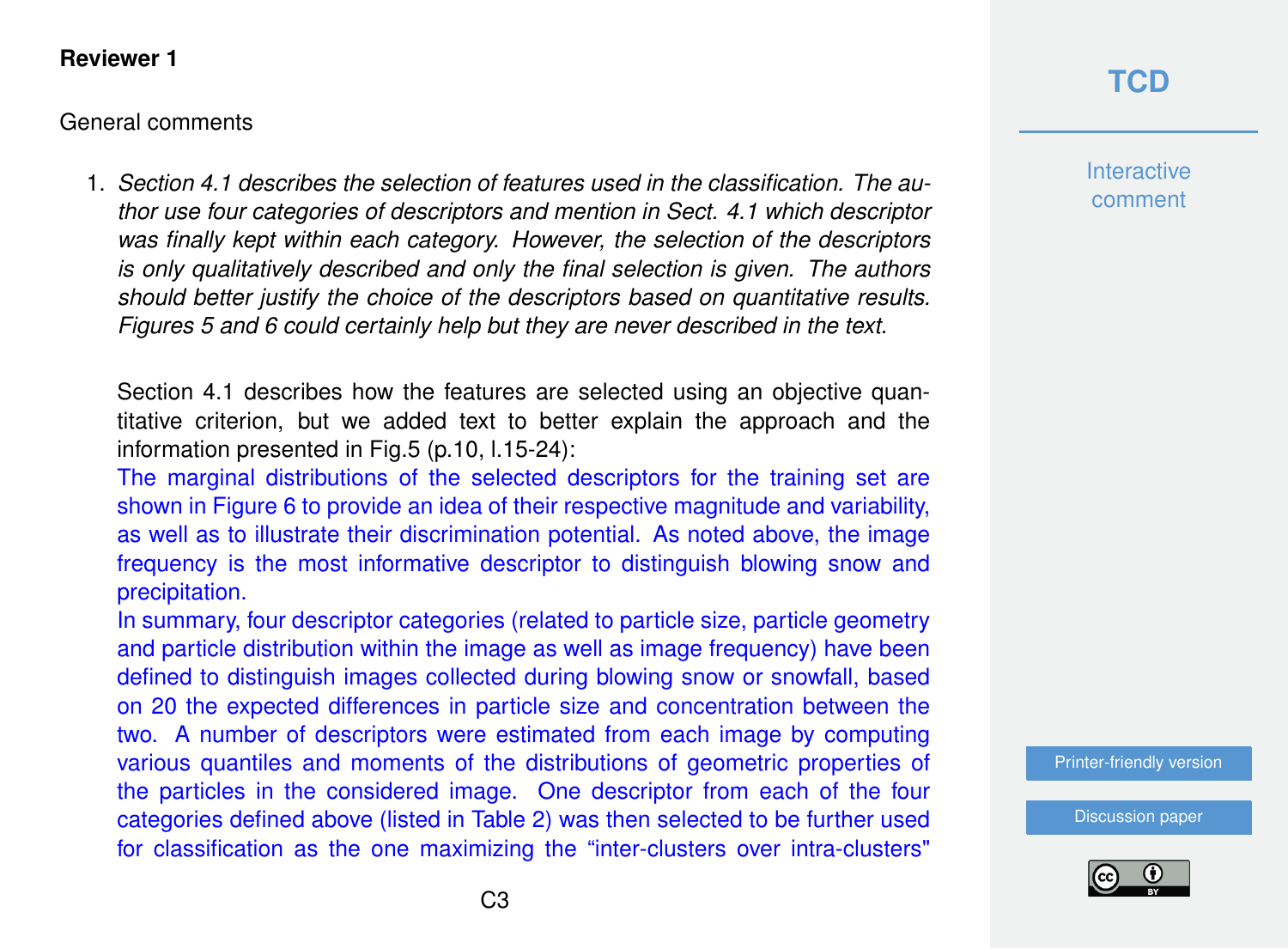2. *It would be also interesting to associate the choice of the final descriptors with physical processes occurring during wind-driven snow transport. For example, the choice of the descriptors related to the size and shape of the particles can be associated with the fragmentation of particles (Comola et al. 2017). Comola, F., Kok, J. F., Gaume, J., Paterna, E., Lehning, M. (2017). Fragmentation of wind blown snow crystals. Geophysical Research Letters, 44(9), 4195-4203.*

We thanks the reviewer fro this suggestion, that we have added in the text in the beginning of Section 3.2 (p.7, l.27-29): Because of the fragmentation of ice crystals when hitting the ground surface (e.g. Comola et al., 2017), blowing snow is expected to be characterized by much smaller particle size and much higher particle concentration than snowfall (e.g. Nishimura and Nemoto, 2005; Naaim-Bouvet et al., 2014).

3. *The authors are presenting the results of their method in Section 5. This section contains 1 table and 5 figures for a total of 9 lines of text. I understand that this paper is centered around the description and evaluation of the identification method but the authors should provide a more exhaustive description and discussion of the results that they decided to show to illustrate the use of their method. For example, Figure 11 is quite interesting and should be analyzed more in details by the authors. They could add on this figure the meteorological conditions (wind speed, precipitation) to better explain the transition from a precipitation event to a blowing event.*

We have revised and significantly extended Section 5 to provide more description

### **[TCD](https://www.the-cryosphere-discuss.net/)**

**Interactive** comment

[Printer-friendly version](https://www.the-cryosphere-discuss.net/tc-2018-248/tc-2018-248-AC1-print.pdf)

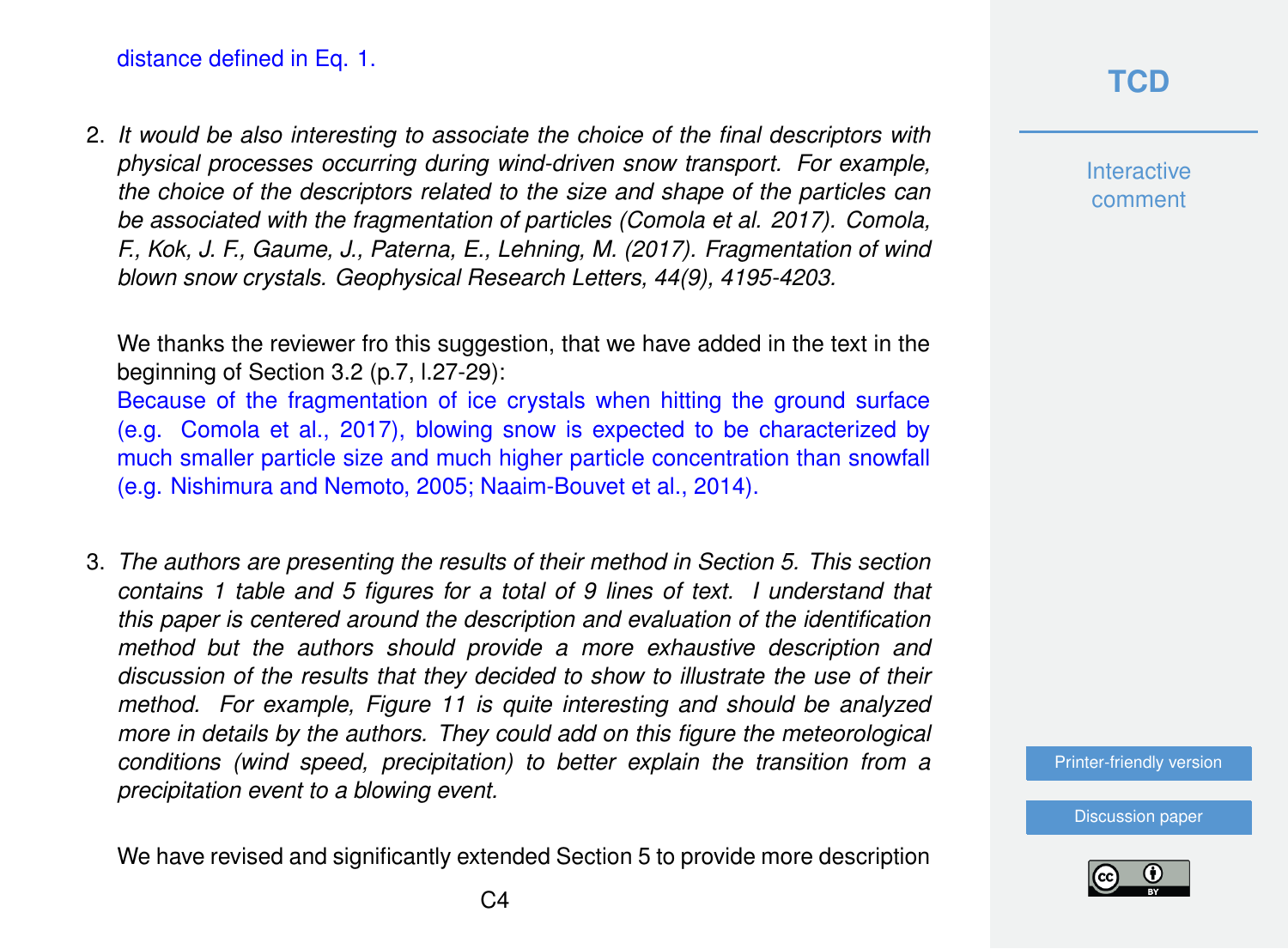and analysis of the results presented in the various figures (see p.16-21).

4. *The same apply to Figure 12. Can the authors comment on the different particle size distribution? For blowing snow particles, how does it compare with particle size distribution measured with Snow Particle Counters (Sato et al., 1993)?*

We have added a few paragraphs at the end of the new Section 5 to discuss the comparison between the size distribution obtained from MASC images and size distributions based on SPC reported in the literature (see p.20-21).

#### Specific comments

1. *P 2 L 9: present weather have also been used to monitor drifting and blowing snow near the surface (Bellot et al. , 2011). Bellot, H., Trouvilliez, A., Naaim-Bouvet, F., Genthon, C., Gallée, H. (2011). Present weather-sensor tests for measuring drifting snow. Annals of Glaciology, 52(58), 176-184.*

We thank the reviewer for this relevant reference, that was added (p.2, l.10).

2. *P 2 L 18-20: Naaim Bouvet et al. (2014) developed a automatic method to estimate the occurrence of snowfall as well as snowfall amount during blowing snow events using measurements from photoelectric sensors. It could be interesting to mention this study in the introduction since it dealt with topics similar to the ones presented in this paper.*

*Naaim-Bouvet, F., Bellot, H., Nishimura, K., Genthon, C., Palerme, C., Guyomarc'h,G., Vionnet, V. (2014). Detection of snowfall occurrence during blowing*

 $C<sub>5</sub>$ 

### **[TCD](https://www.the-cryosphere-discuss.net/)**

**Interactive** comment

[Printer-friendly version](https://www.the-cryosphere-discuss.net/tc-2018-248/tc-2018-248-AC1-print.pdf)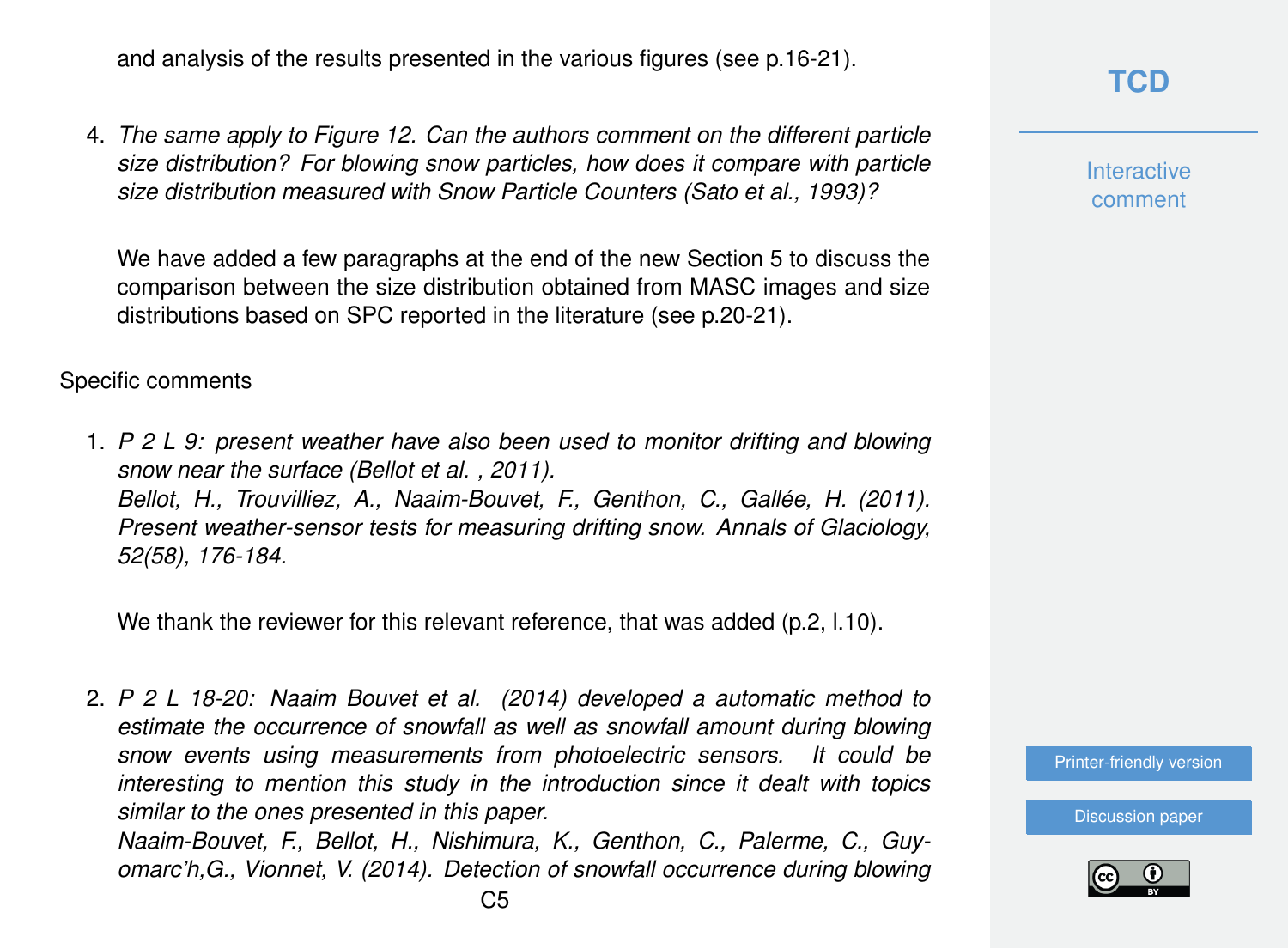*snow events using photoelectric sensors. Cold Regions Science and Technology, 106, 11-21.*

We thank the reviewer for this relevant reference, that was added (p.2, l.20 + p.7, l.29).

3. *P 4 L 4: the expression "exceptionally important" is rather unclear and the authors should provide typical values of the image frequency during blowing snow events.*

We modified the sentence to be more clear (p.5, l.5):

It was noticed that during strong blowing snow events, the number of images captured by the MASC was much larger than during precipitation events (more than 1 image per second, see Fig. 6).

4. *P 4 L 15-16: we can expect different properties (size, shape and complexity) for the fresh-wind blown snow particles coming from the edges of the DFIR compared to more classic blown snow particles that have been exposed to transport in saltation and turbulent suspension. Can the author comment about it?*

The new Figure 14 is similar to Figure 7 and presents the distributions of the four selected descriptors, for the entire Antarctic and Alpine data sets, distinguishing pure precipitation and pure blowing snow. These distributions illustrate the differences between blowing snow particles in the two data sets: they appear less fragmented (larger size and fractal index), less scattered within the images (larger distance transform) and with lower image frequencies in Davos than in Dumont d'Urville. This has been added in the text (p.18, l.13 - p.20, l.5):

**Interactive** comment

[Printer-friendly version](https://www.the-cryosphere-discuss.net/tc-2018-248/tc-2018-248-AC1-print.pdf)

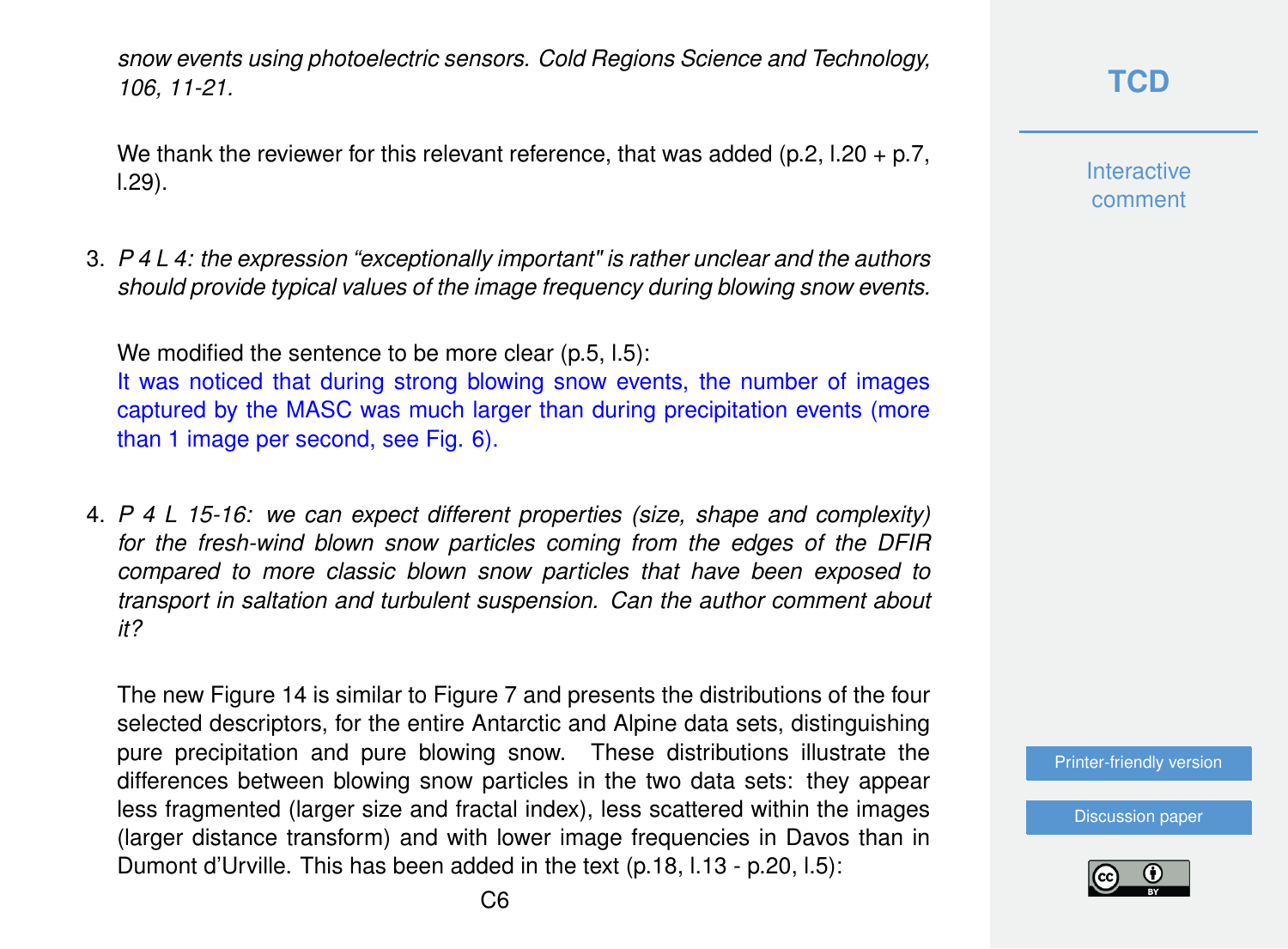Considering the full Antarctic and Alpine data sets, it is interesting to analyze the potential differences in their characteristics. Figure 14 presents the distributions of the four descriptors as in Figure 6, but estimated from the entire data sets and not only the training sets. It can be seen that while the differences are limited for precipitation (slightly more frequent and larger in Davos than in Dumont d'Urville), they are significant for blowing snow: the blowing snow particles appear less fragmented (larger size and fractal index), less scattered within the images (larger distance transform) and with lower image frequencies in Davos. It should be recalled that the MASC was located in a wind-protecting fence in Davos, so first the occurrence of blowing snow is much smaller (0.6 vs 36.5%), and second it is likely related to fresh snow blown away from the top of the nearby fence.

5. *In addition, the authors should comment on the potential deposition of blowing snow particles from the surrounding crests. Is it something that can be observed at the experimental site above Davos?*

We discussed with colleagues involved in field measurements at the Davos location, and it is not clear if blowing snow particles from the surroundings could deposit or not into the MASC. So unfortunately, we cannot provide a reliable answer to this question.

6. *P 6 L3-7: The beginning of Section 3.1 contains a brief description of the MASC. Other technical details are provided at different places in Sections 1, 2 and 3. I recommend the author to create in Section 2 a sub-section dedicated to the presentation of the MASC and summarizing the main characteristics of the instrument. In this subsection, it would be interesting to add more details regarding the MASC image frequency since it is used by the authors in their*

### **[TCD](https://www.the-cryosphere-discuss.net/)**

**Interactive** comment

[Printer-friendly version](https://www.the-cryosphere-discuss.net/tc-2018-248/tc-2018-248-AC1-print.pdf)

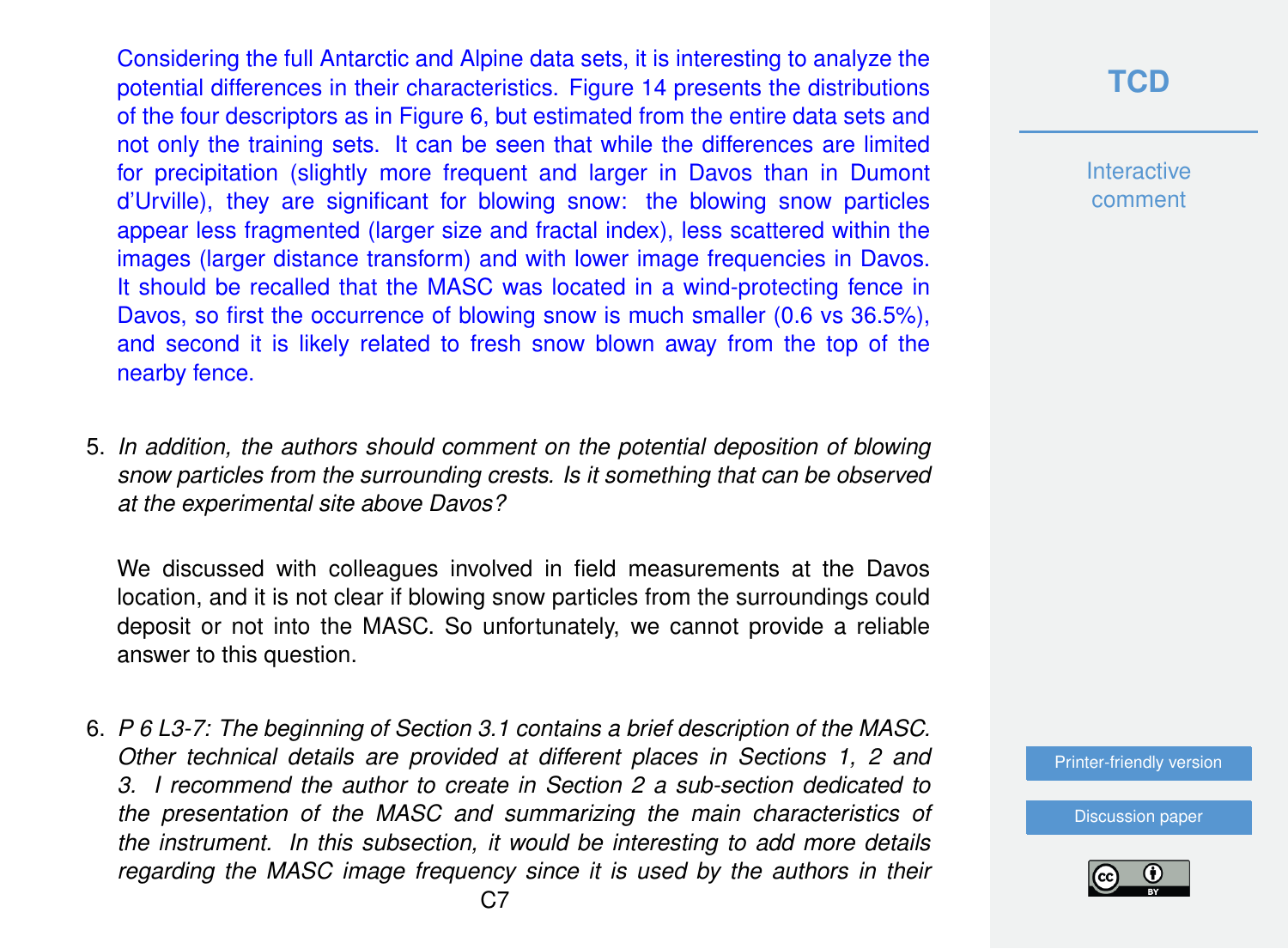*image classification method. What is the maximal frequency of the instrument? How does in depend on the particle concentration? To my knowledge, it is the first time the MASC is used to characterize blowing snow particles.*

A new sub-section (2.1) describing the MASC has been added (p.3-4).

7. *It would be interesting if the authors can briefly compare the characteristics of the MASC and the Japanese Snow Particle Counters (SPC) (Sato et al., 1993) in terms of particle characterizations. The SPC can be currently considered as the reference device for blowing snow measurements (fluxes and particle size distribution).*

*Sato, T., Kimura, T., Ishimaru, T., Maruyama, T. (1993). Field test of a new snow-particle counter (SPC) system. Annals of Glaciology, 18, 149-154.*

See response above.

8. *P 6 L 31-33: The authors computed quantiles and moments of the distribution of the considered feature. What are the typical numbers of particles on an image in the different situations: blowing snow, precipitation, and mixed situation?*

The number of particles on an image is not a descriptor that has been selected for the classification, so it was not analyzed. We can however mention that:

- For precipitation: from 1 particle (ideal case) to several (maybe 10) in case of high intensity snow.
- For blowing snow: from several to one hundred.
- For mixed case: no typical values.

**Interactive** comment

[Printer-friendly version](https://www.the-cryosphere-discuss.net/tc-2018-248/tc-2018-248-AC1-print.pdf)

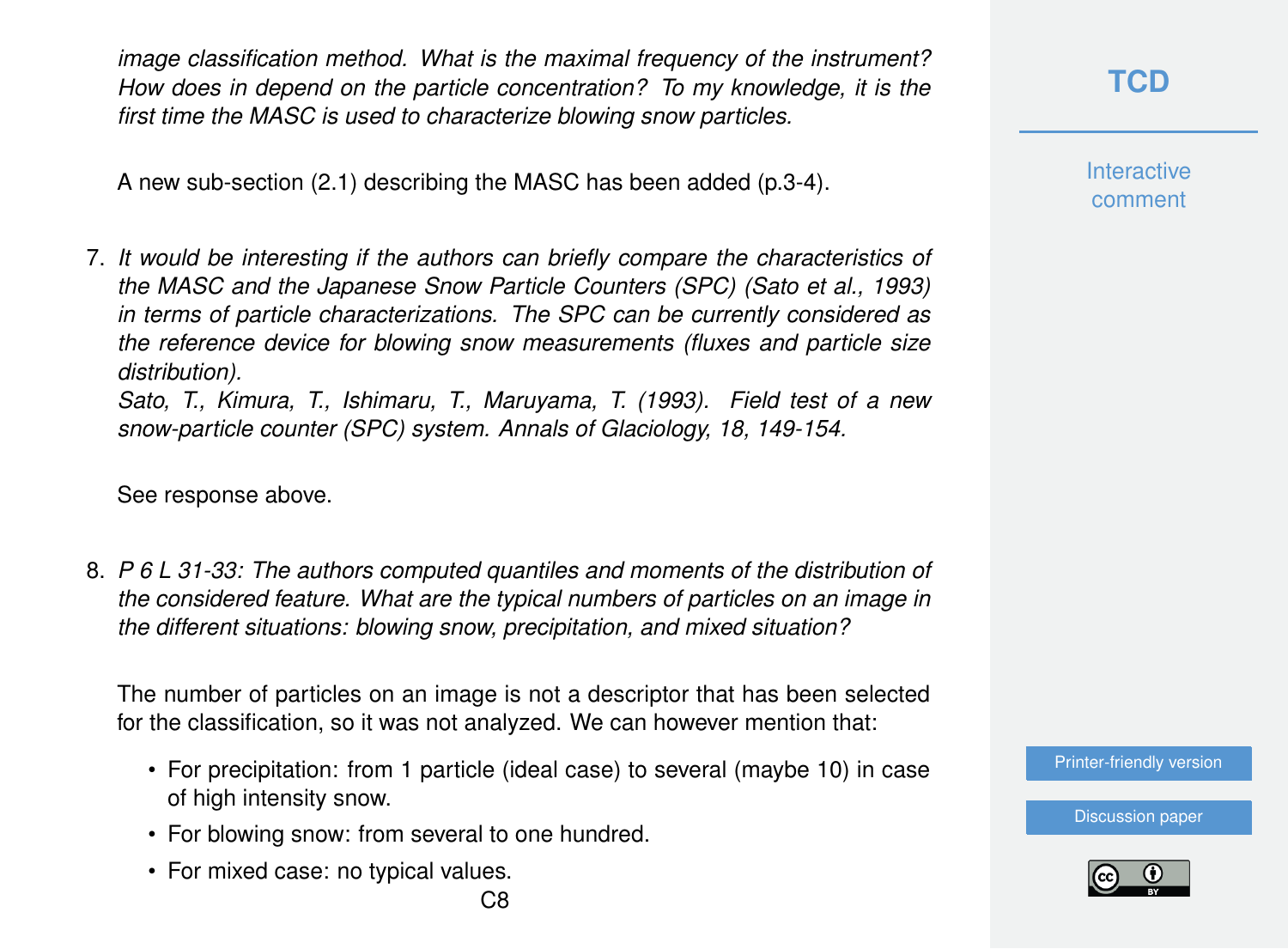9. *P 9 L 11: the authors use the term "soft clustering" and the term "hard clustering" at P 10 L 24. These 2 terms can be indirectly understood when reading the text but I recommend the other to include in the text one or two sentences that clearly define these 2 terms.*

We have specified the meaning of these two terms (p.11, l.14 and p.12, l.22).

10. *P 10 L 9: it is not clear why the authors decided to remove exactly 80 data points (images?) from the training dataset.*

We removed 80 points to have exactly balanced classes in the training set, as explained on p.12, l.5-9.

11. *P 13 L 9-10: How do the authors justify the choice of having 10%*

The choice of the quantiles 10 and 90% is indeed somehow arbitrary. This means that we assume about 10% of images not corresponding to pure precipitation or blowing snow, which appears reasonable from the bottom plot of Figure 9. It should also be noted that this threshold can be adapted to the user's need/objective. This is now mentioned in the text (p.15, l.17-19):

This value is qualitatively supported by the distribution shown in Figure 9. It can be changed by the user to be more (increasing it) or less (decreasing it) strict on the classification as pure blowing snow or pure precipitation, depending on the intended application.

12. *P 13 L 15-17: The authors computed an index of mixing for each image as well as an index average among the 3 images with a given time identifier. Can the*

**Interactive** comment

[Printer-friendly version](https://www.the-cryosphere-discuss.net/tc-2018-248/tc-2018-248-AC1-print.pdf)

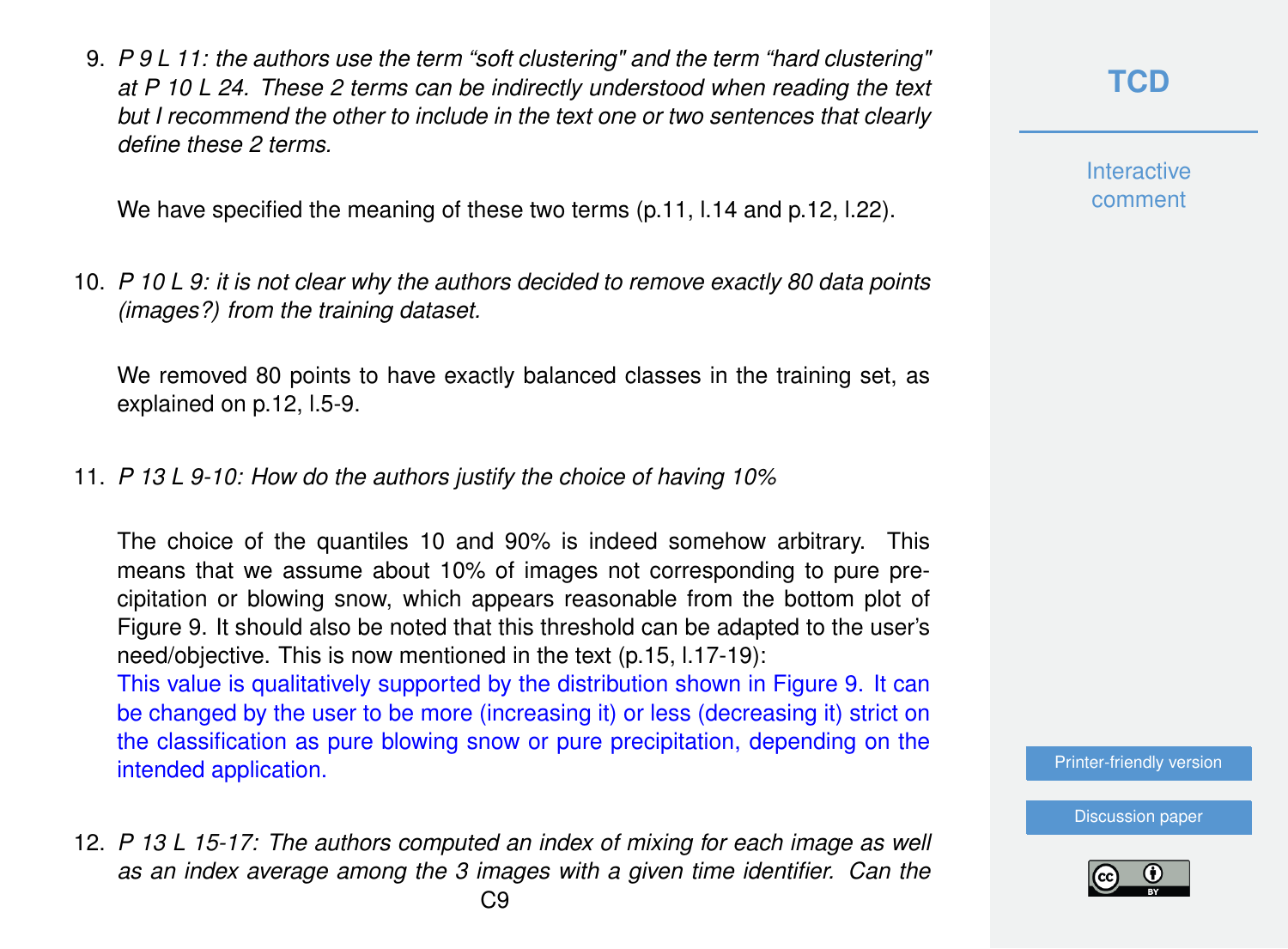*authors comment on the variability of the value of the index among the 3 images for a given time? Is their classification methods providing consistent results among the 3 cameras for a given time? What are the reasons for the potential differences between the images?*

As mentioned on p.15, l.26-27, the values of the normalized angle from the three views can be averaged to characterize a given triplet with a single normalized angle value (used in Figure 13 for instance). In addition, we computed the range (defined as max - min) for each triplet and it appeared limited (median of about 0.08 in Davos and 0.05 in Dumont d'Urville). This was added in the text (p.15, l.27-29):

The median of the range (max - min) covered by the  $\psi$  values from the three individual views is about 0.08 in Davos and 0.05 at Dumont d'Urville, indicating a limited variability between the three views.

13. *P 13 Table 3: as mentioned later in the text (P 15 L 12-13), it would be really relevant for the reader to provide as well the percentages expressed in terms of time. The percentage in terms of images are difficult to interpret since they depends on the image frequency that changes with time.*

As the MASC is not regularly sampling in time (falling particles trigger the instrument), there is no direct link between the percentage of images and the percentage of time.

Technical comments

1. *P 2 L11: the references should be written (Palm et al, 2011) and (Gossart et al., 2017)*

**Interactive** comment

[Printer-friendly version](https://www.the-cryosphere-discuss.net/tc-2018-248/tc-2018-248-AC1-print.pdf)

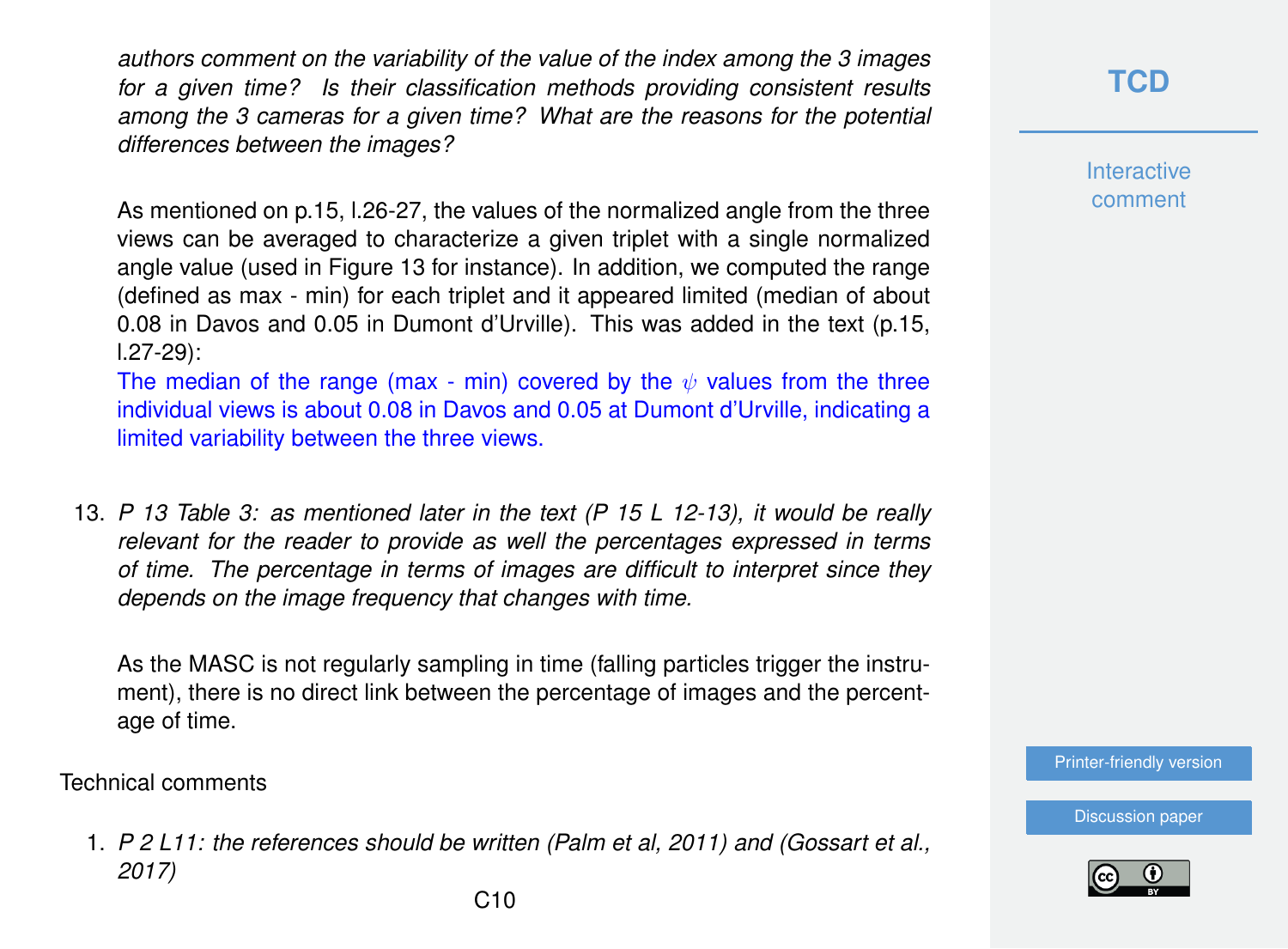Done.

2. *P 10 L 4: the signification of the variables used in Eq 2 should be given in the text.*

Thanks for spotting the issue, we have added the definition of the variables and also moved equation 2 earlier the text (p.11, l.5-7).

3. *Figure 2: it would be interesting to show the period selected as blowing snow and precipitation on the upper graph of Fig. 2 Maybe add lines showing the median values of wind speed and MASC image frequency that were used to identify the different events.*

Figure 2 is now Figure 3. In the top plot of Figure 3, we indicated the days (as individual time steps would not have been visible) during which the blowing snow and precipitation images were selected. We also used different markers for blowing snow and precipitation point sin the bottom plots.

4. *Figure 2: please indicate at which height above the surface the wind speed is taken.*

The anemometer at Dumont d'Urville was at 10 m above the ground. This is now mentioned in the caption of Figure 3.

5. *Figure 3: it is very difficult to identify the blowing snow particles due their size. Could the author insert a zoom over a specific region of the image containing*

## **[TCD](https://www.the-cryosphere-discuss.net/)**

**Interactive** comment

[Printer-friendly version](https://www.the-cryosphere-discuss.net/tc-2018-248/tc-2018-248-AC1-print.pdf)

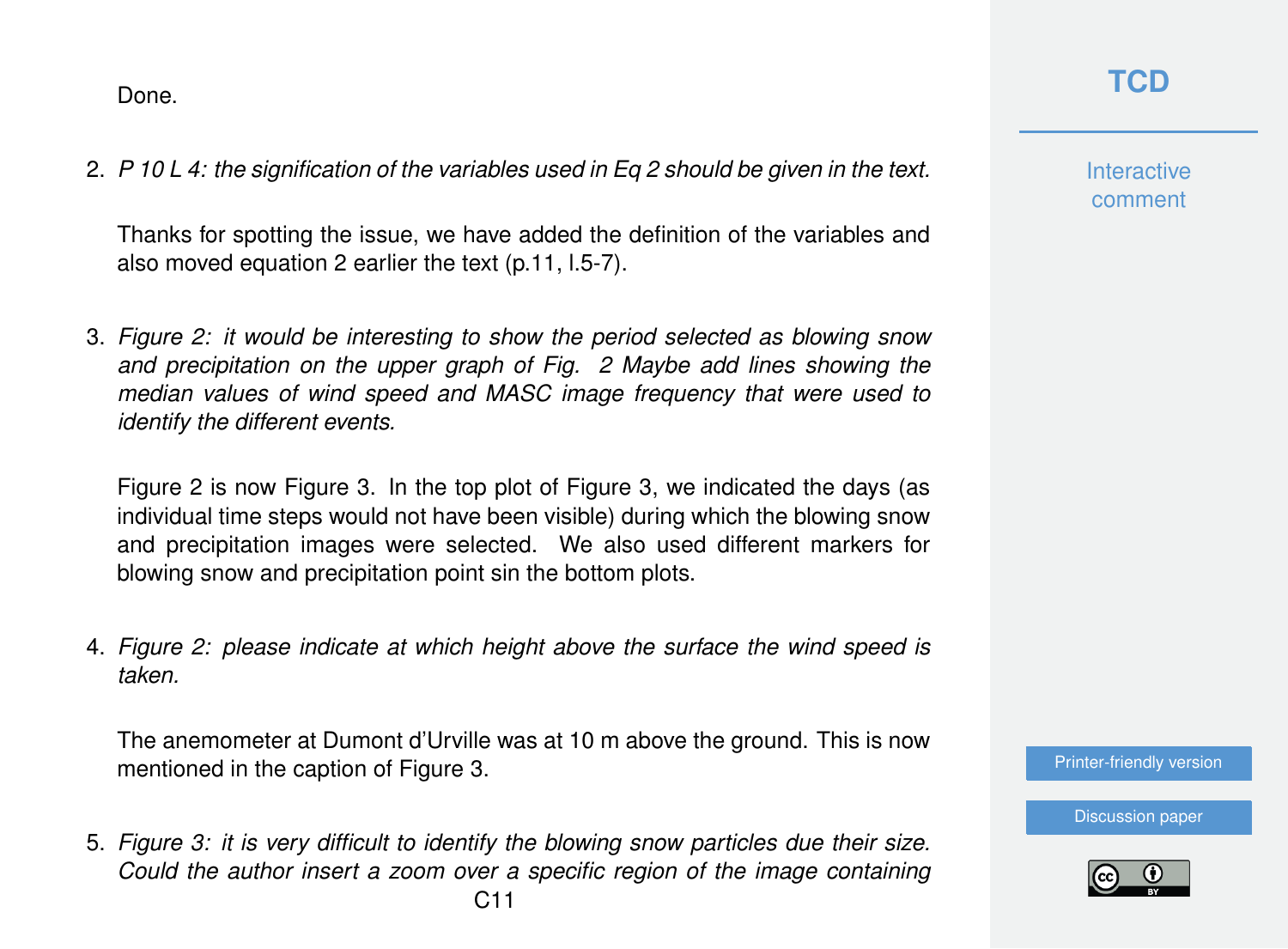*blowing snow particles? It would be also useful to include a scale on the images to allow the reader to better estimate the size of particles.*

Figure 3 is now Figure 4. We have changed the last panel to improve the visibility of the particles in the MASC images. The dimension of the image in pixel and size was been added in the caption.

6. *Figure 4: a scale would be also useful on the images.*

See previous item.

7. *Figure 7: the labels and legends on the graphs are hard to read and should be made larger.*

Figure 7 is now Figure 8. We are sorry for this, the labels and legend font size has been increased.

8. *Figure 12: mention from which field campaign are taken these data.*

Figure 12 is now Figure 15. The data were taken from both locations, as now indicated in the caption.

9. *Figure B1: It would be interesting to better highlight on the binary image the artifacts*

**[TCD](https://www.the-cryosphere-discuss.net/)**

**Interactive** comment

[Printer-friendly version](https://www.the-cryosphere-discuss.net/tc-2018-248/tc-2018-248-AC1-print.pdf)

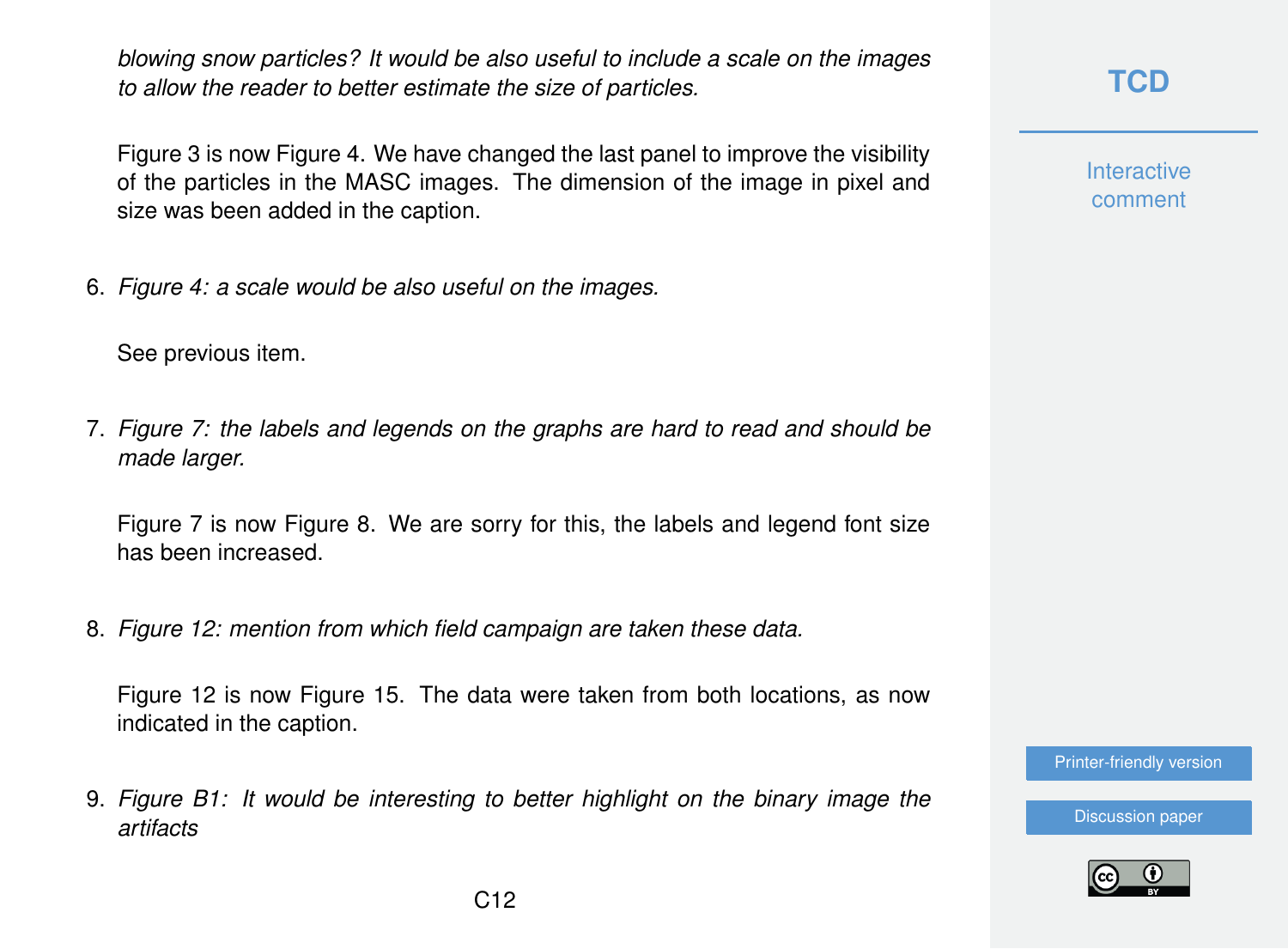As this figure is in an appendix, we decided to focus on the consistency in the color scheme to better illustrate the different steps of the processing on MASC images.

### **[TCD](https://www.the-cryosphere-discuss.net/)**

Interactive comment

[Printer-friendly version](https://www.the-cryosphere-discuss.net/tc-2018-248/tc-2018-248-AC1-print.pdf)

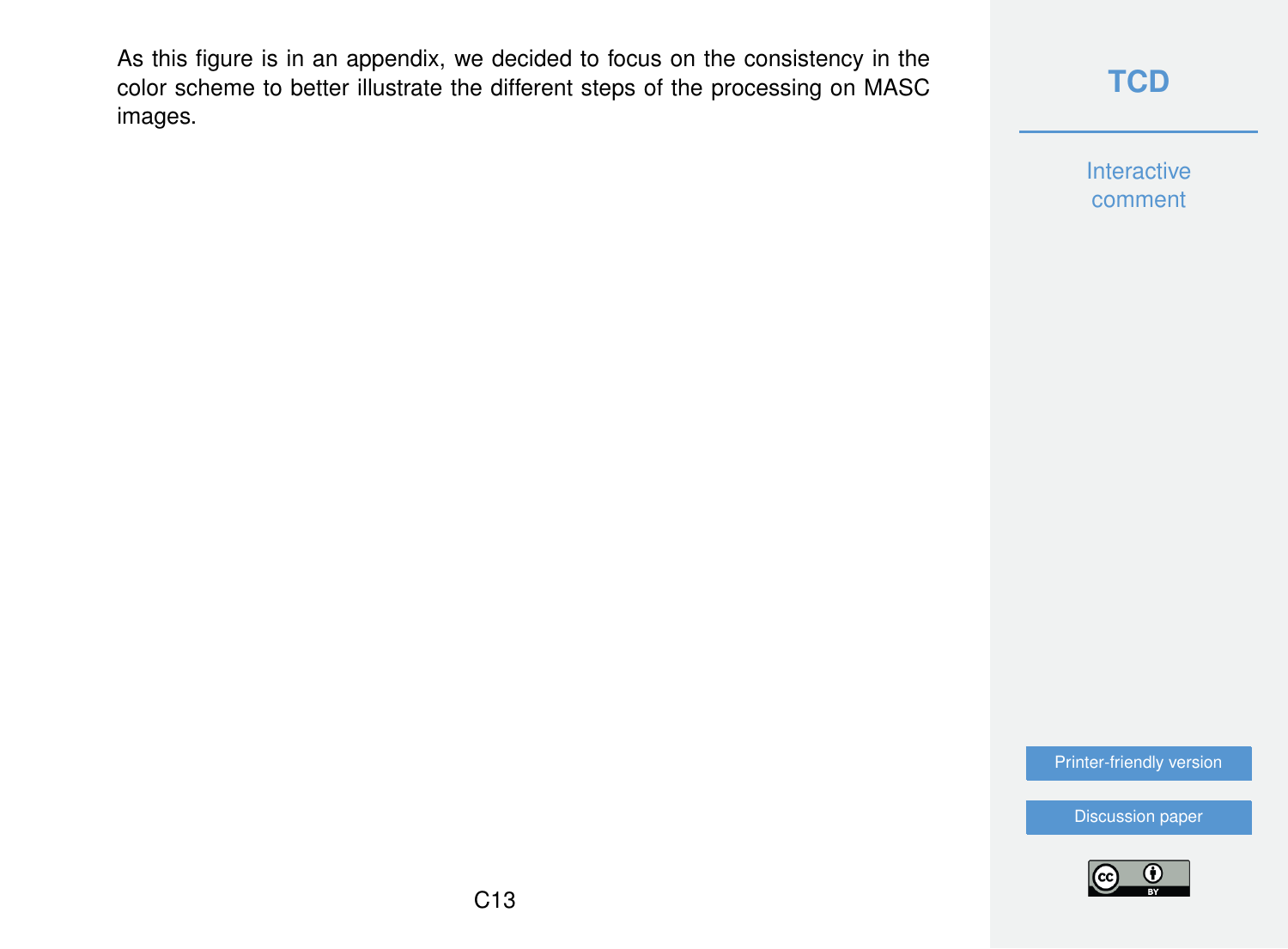#### **Reviewer 2**

1. *Perhaps it is not crucial, but I am a bit anxious that advanced knowledge of statistics are required to follow the whole contents of this manuscript. In fact, classification procedures are explained considerably careful and I have also learned a bit with the textbook. However, it was still far from satisfactory to follow all of them. They are highly professional and large number of technical terms appears. I appreciate very much if the authors kindly consider the readers who are not so familiar with statistics.*

We have added text in Section 3.2 and Section 4 to better describe and explain the approach for readers who are not experts in classification and machine learning.

2. *Probably it is a good idea to add following two references, such as in the introduction part. Naaim-Bouvet, F. et al., Detection of snowfall occurrence during blowing snow events using photoelectric sensors, CRST, 106, 11-22, 2014. Nishimura, K., and Nemoto, M., Blowing snow at Mizuho station, Antarctica, Philosophical Transactions of the Royal Soc. of London, A, 363 1647-1662, 2005. The former tried to measure the snowfall amount under the blowing snow condition and the latter showed the snow particle size distribution with SPC and mentions the possibility to detect snowfall.*

We thank the reviewer for these relevant references, that were added (p.2, l.19-20).

3. *Page 2, Line 6: "The present study focuses on ... more than 2m above ground."*

### **[TCD](https://www.the-cryosphere-discuss.net/)**

**Interactive** comment

[Printer-friendly version](https://www.the-cryosphere-discuss.net/tc-2018-248/tc-2018-248-AC1-print.pdf)

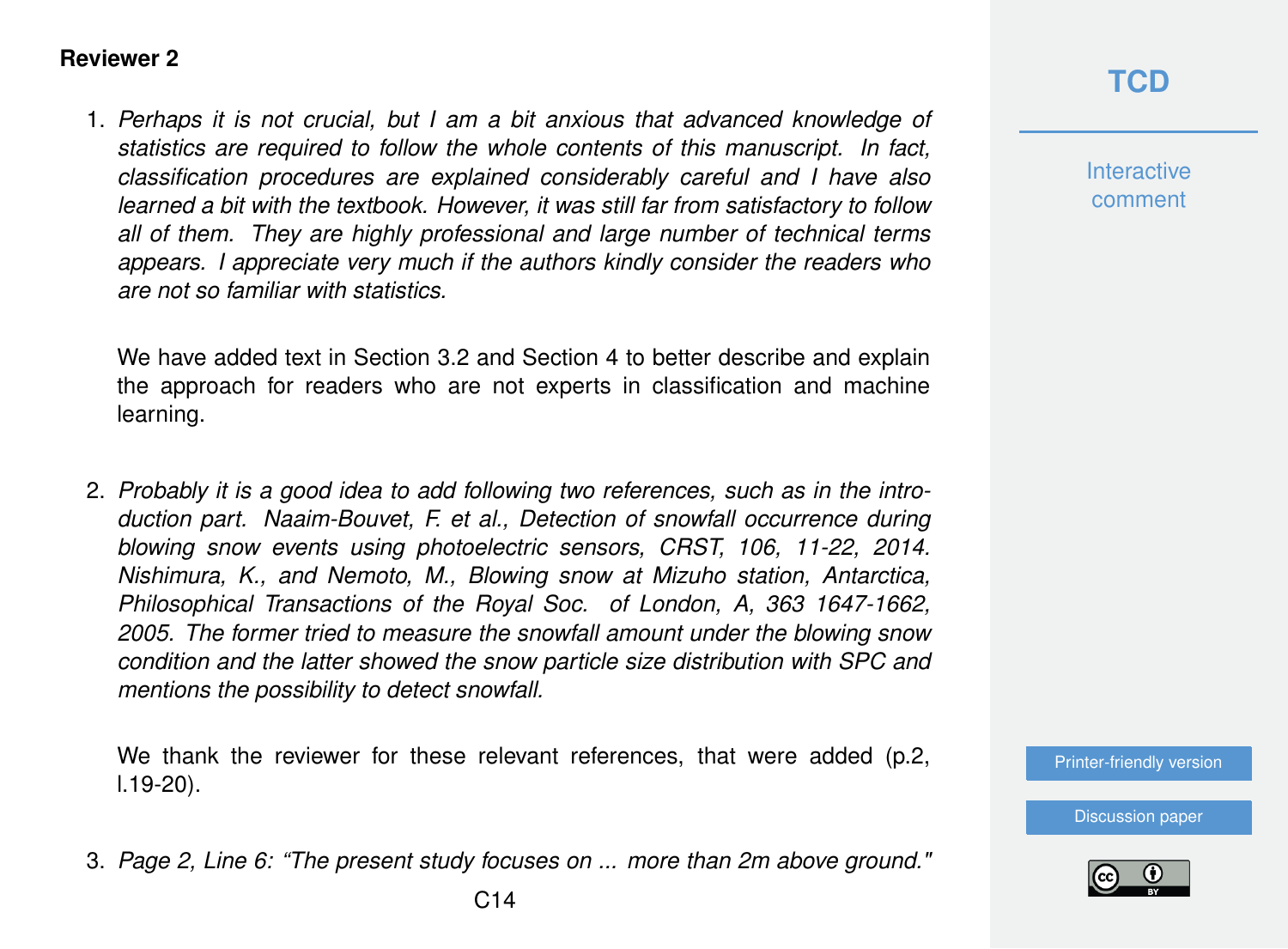*This means when the measurements height is getting lower or much higher, new criteria for classification should be set at each time?*

As indicated in the conclusion (p.23, l.12-15), there is no guaranty that the fitted GMM (and subsequent classification) is fully relevant for MASC images collected in a potentially very different population of blowing snow particles. We therefore recommend to retrain the algorithm if this is the case.

4. *Page 2, Line 22: I wonder the resolution of 33.5* µ*m is enough to detect the small particles? It is well known that as the position is getting higher, smaller particles will be dominant in the blowing snow. Although the minimum bin in Figure 12 looks 100* µ*m, measurement in Antarctica indicates diameter less than 100* µ*m shows the maximum even at the height of 10 cm (Nishimura, K., and Nemoto, M.: 2005).*

We agree with the reviewer that the MASC resolution (and the image processing) result in the fact that the small blowing snow particles cannot be seen by the MASC. We however think that it is still relevant to be able to distinguish blowing snow and precipitation images at a high temporal resolution. Text has been added at the end of Section 5 to compare size distributions derived from MASC and from SPC (p.19-22).

5. *Page 2, Line 34: I am a bit anxious whether manually-built validation set is satisfactory accurate. Possible error included should be also discussed.*

AS in many applications, the reference data set cannot be totally free of any error. But we did our best to be strict in the manual identification, and this type of

**Interactive** comment

[Printer-friendly version](https://www.the-cryosphere-discuss.net/tc-2018-248/tc-2018-248-AC1-print.pdf)

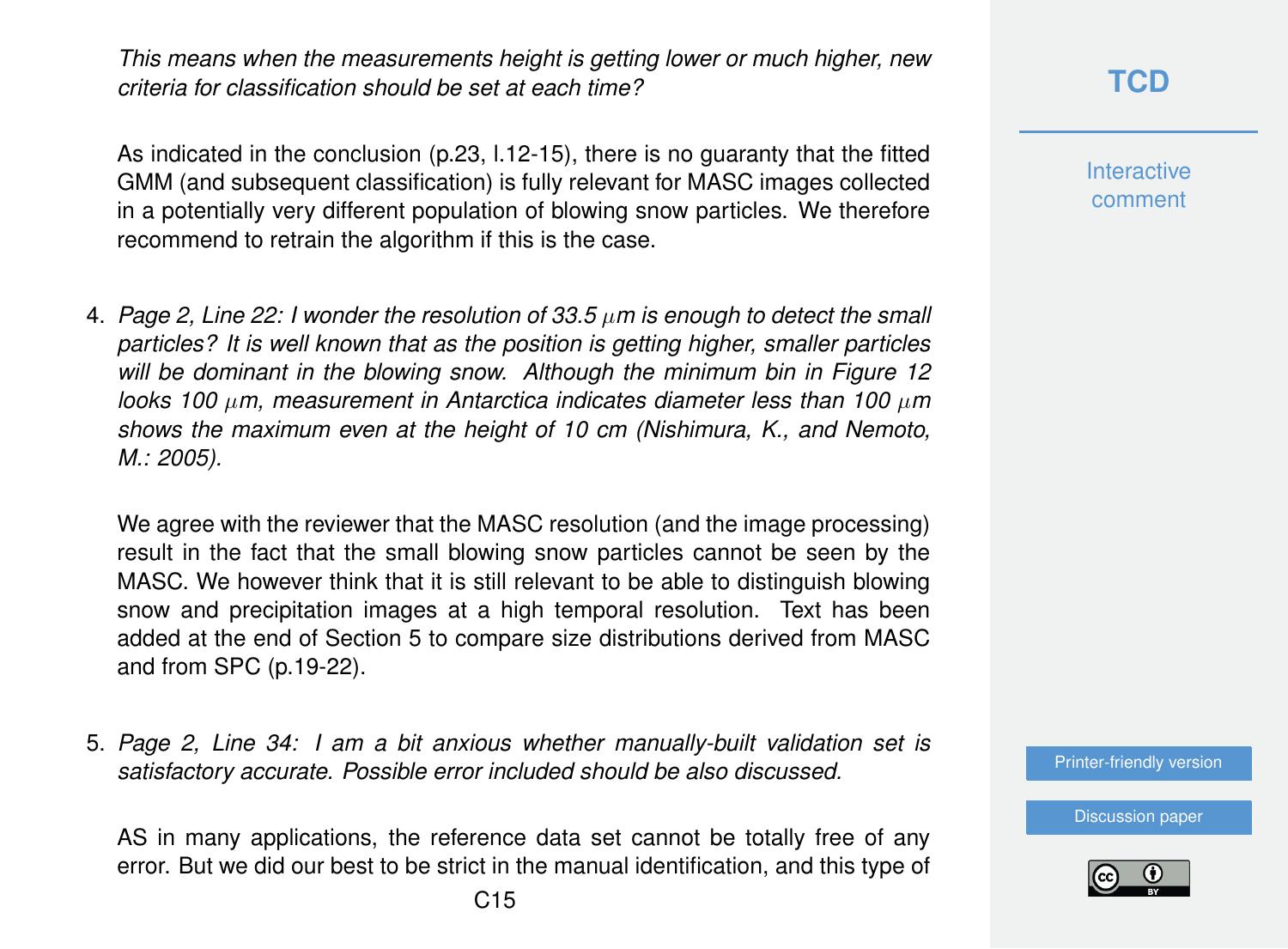manual classification is a standard approach in machine learning. We added a specific mention of this possible remaining uncertainty in the text (p.5, l.21).

6. *Page 3, Line 13: Same questions listed above. Subsets of pure precipitation and pure blowing snow images were manually selected. I appreciate the authors' efforts very much, but is it perfect?*

See previous.

7. *Figure 1: Not only the pictures but also a schematic picture of MASC which shows the basic will be helpful.*

A subsection presenting the MASC was added (Section 2.1, p.3-4).

8. *Page 4, Line 5: Explanations about the MASC should be done before "2. Data sets". Particularly, it should be mentioned here that images are captured when the motion of particles are detected in the field of vision. Otherwise, readers are not able to recognize the meaning of "MASC image frequency" and the importance as one of the descriptors.*

See previous item.

9. *Figure 3: I don't understand what do you mean by this figure, probably because I did not follow the procedure precisely. Yellow points shown in "Raw image" and "Median filter" do not corresponds to the blowing snow particles? Then, no particles are shown in the "Binary image"; that is blowing snow particles disappear in the final image. Is this correct? On the other hand, precipitation*

**Interactive** comment

[Printer-friendly version](https://www.the-cryosphere-discuss.net/tc-2018-248/tc-2018-248-AC1-print.pdf)

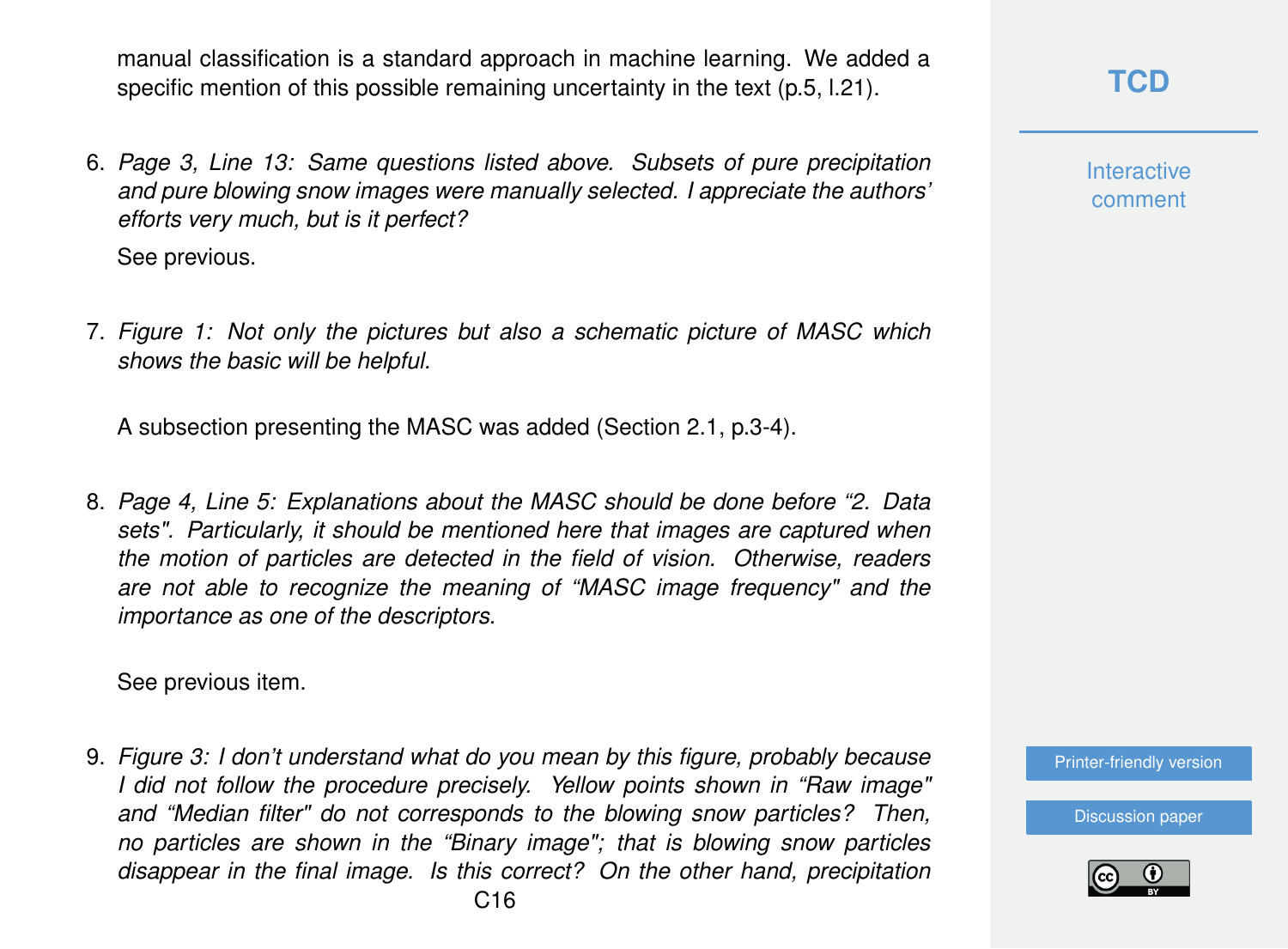*particles remain in the final image as shown in Figure 4?*

We are sorry that the figures were not well readable. We have updated these figures (now Figure 4 and 5) to improve the contrast and make the identified (blowing sow or precipitation) particles more visible.

10. *Figure 4: This figure looks similar to Figure B1. Are there any different meanings? Figure caption of B1 is much clearer than the one of Figure 4. Same explanation should be done in Figure 4 as well.*

Figure B1 illustrates a case for which the median filter is not able to remove all background features because of fast changing background conditions, justifying the use of an additional filtering to obtain the final binary image.

11. *Page 10, Equation (2): Notations of D, T and* µ*(?) should be defined. I suppose* µ*(?) is not the same as the one in equation (1). Please note that some of the symbol are not readable in the review.*

Thanks for spotting the issue, we have added the definition of the variables and also moved equation 2 earlier the text (p.11, l.5-7).

12. *Figures 5, 6, 7, 8, 9 and 12; Please make the label of both axes much lager and clearly. It is hard to recognize what is specified respectively.*

We have increased the font size for labels and legends in the different figures.

### **[TCD](https://www.the-cryosphere-discuss.net/)**

**Interactive** comment

[Printer-friendly version](https://www.the-cryosphere-discuss.net/tc-2018-248/tc-2018-248-AC1-print.pdf)

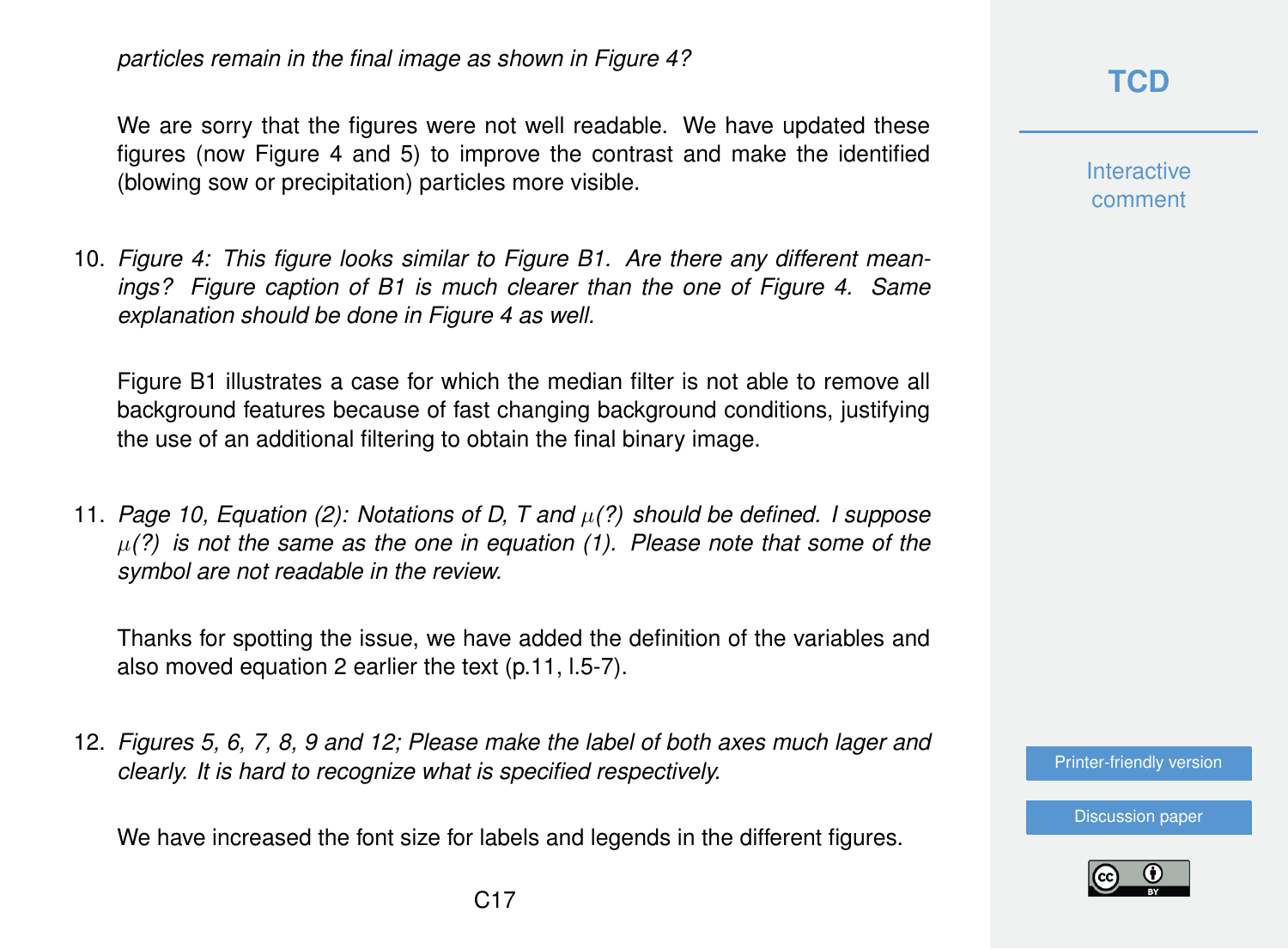13. *Page 13, line 20: Perhaps "850'000" should be expressed as "8.5x10*<sup>4</sup> *".*

Done.

14. *Page 13, line 24: Similar particle size distributions are found Nishimura and Nemoto (2005) as well. However, the measurements with SPC revealed that the population of smaller particles than 100* µ*m shows the maximum.*

We have added text at the end of Section 5 about the comparison with SPC measurements from the literature (p.19-22).

15. *Page 13, line 18; In accordance with the procedures newly introduced in this manuscript, MASC images are classified and results are shown in Figures 9 and 10, and Table 3. Are they reasonable and are there any specific features derived with this analysis? Have you got any new findings? In other words, what sort of contributions you could achieve to the geophysical and cryospherical research field? Or, you would like to remain in just the introduction of the methodology?*

The primary goal of this manuscript is to introduce the proposed methodology to derive information about blowing snow from the MASC. We provide illustration from two contrasted data sets (Alps vs Antarctica) in order to evaluate if the outcome makes sense (and it does!). We also compare the obtained statistics on blowing-snow particle size to reference information from the literature to illustrated the limitations of the proposed approach, mainly related to the too-coarse resolution of the MASC to fully capture the entire size range of blowing snow. This is now clearly mentioned in the text (end of Section 5 and 6).

**[TCD](https://www.the-cryosphere-discuss.net/)**

**Interactive** comment

[Printer-friendly version](https://www.the-cryosphere-discuss.net/tc-2018-248/tc-2018-248-AC1-print.pdf)